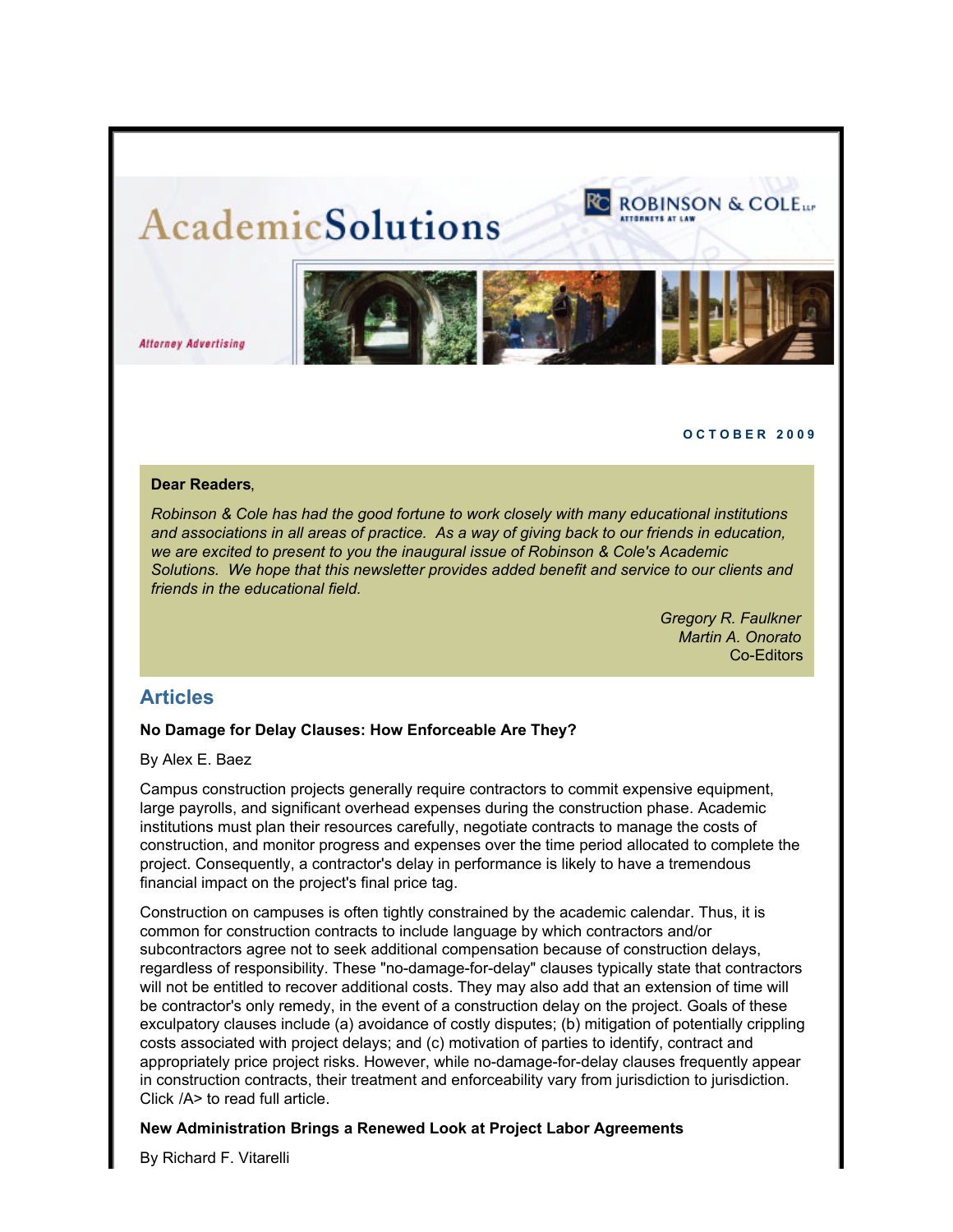On February 6, 2009, President Barack Obama issued Executive Order 13502, allowing federal executive agencies awarding contracts for large-scale construction projects to "require the use of a project labor agreement by a contractor." The order revokes two executive orders from the George W. Bush administration<sup>1</sup> that effectively prohibited federal agencies from making a project labor agreement a requirement for a federal construction project. Private universities and schools who receive any federal funds may be affected by this order, but at this point, the order clearly covers federally funded large-scale construction projects.

A Project Labor Agreement (PLA) is a prehire collective bargaining agreement often involving multiple trade unions and contractors While specific requirements can vary, PLAs set the terms and conditions of employment for employees working on a specific construction project by binding all project contractors and subcontractors, union and nonunion alike, "through the inclusion of appropriate specifications in all relevant solicitation provisions and contract documents." PLAs, as required by the order, also incorporate binding dispute resolution processes and "contain guarantees against strikes, lockouts, and similar job disturbances." Click /A> to read full article.

# **News and Notes**

Robinson & Cole attorneys Greg R. Faulkner and Garry Berman recently attended the Higher Education Real Estate Lawyers Conference in Las Vegas. Mr. Berman presented on the topic of leasing issues arising when landlords and tenants are in financial distress.

Dennis Cavanaugh, cochair of the firm's Construction Group was elected as secretary of the University of Connecticut Alumni Association for the 2009 to 2010 term.

Kirstin M. Etela and Brian C. Freeman, environmental and utilities attorneys and members of the Sustainability and Climate Change Initiative, were recently published in the *Connecticut Law Tribune*. Their article, "A Bonus for Building Energy Efficiency Projects," assesses a new greenhouse gas program that allows building owners to benefit from energy-efficient projects.

Books authored or edited by LandLaw partners Brian W. Blaesser, Thomas P. Cody, Michael S. Giaimo, and Dwight H. Merriam recently made the American Bar Association's best seller list for the Section of State and Local Government Law: Mr. Giaimo coedited *RLUIPA Reader: Religious Land Uses, Zoning and the Courts* and also authored a chapter in the book. Mr. Merriam also authored a chapter in the book and edited *At the Cutting Edge: Land Use Law from the Urban Lawyer*. Mr. Blaesser and Mr. Cody edited *Redevelopment: Planning, Law, and Project Implementation* and also authored several chapters in the book.

Employment partner Stephen Aronson and Construction partner Martin Onorato took to the podium at a recent educational program for the Connecticut Chapter of the American Institute of Architects (AIA) entitled "Employment Practices: Difficult Times Bring Difficult Issues ." Mr. Aronson served as a speaker addressing the topics of reductions-in-force and other cost-saving techniques, misclassification of contractors and employees, response to the swine flu and business continuity approaches, protecting trade secrets and confidential information, and establishing a positive work environment. Mr. Onorato, chair of the AIA Connecticut Professional Practice Committee, served as program moderator.

[\[1\]](http://view.exacttarget.com:80/ContentEditor.aspx?eid=5500409&key=cell1&EntityContentIsFor=Email&lp=0#_ftnref1) Executive Orders 13202 (Feb. 17, 2001) and 13208 (April 6, 2001).

For further information, please contact Gregory R. Faulkner [\(gfaulkner@rc.com](mailto:gfaulkner@rc.com)) at (860) 275-8288, or Martin A. Onorato ([monorato@rc.com](mailto:monorato@rc.com)) at (860) 275-8334 or Richard F. Vitarelli ([rvitarelli@rc.com](mailto:rvitarelli@rc.com)) at (860) 275-8287 or Alex E. Baez [\(abaez@rc.com](mailto:abaez@rc.com)) at (617) 557-5919.

The information in this legal update should not be considered legal advice. Consult your attorney before acting on anything contained n.



*©2009 Robinson & Cole LLP. All rights reserved. No part of this document may be reproduced, stored in a retrieval system, or transmitted in any form or by any means, electronic, mechanical, photocopying, recording, or otherwise,*